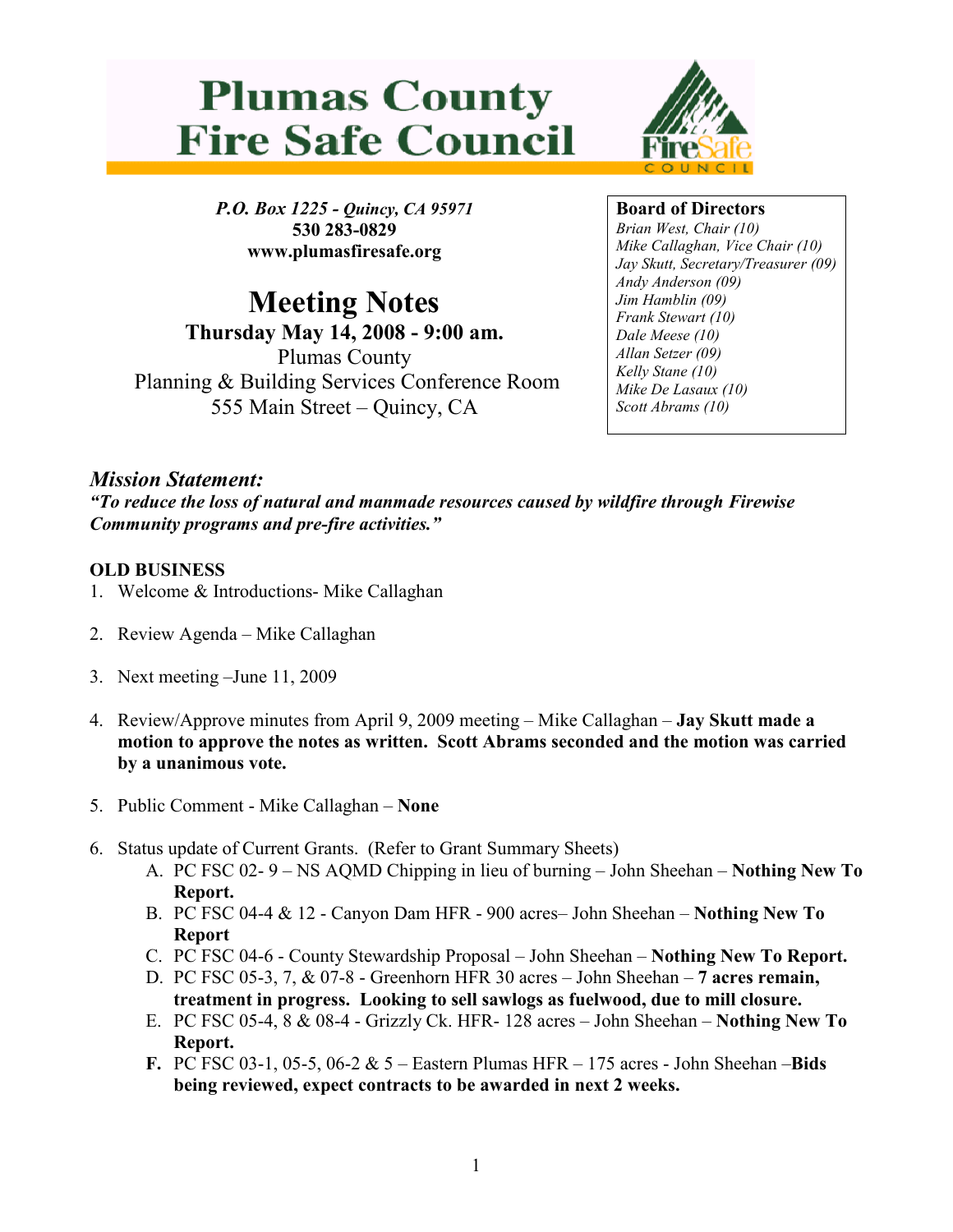- G. PC FSC 06-4  $& 10 -$  Little Grass Valley HFR 111 acres John Sheehan **Harvesting** completed, about  $\frac{1}{2}$  of the slash remains to be piled by 8/30/09. Piles will be burned in the fall.
- H. PC FSC 06-6 La Porte Pines HFR 75 acres John Sheehan PNF managed lands completed. 5 acres of private lands remain to be treated. Contractor did not complete the private lands in the fall.
- I. PC FSC 07-1  $&$  4 Indian Valley HFR-200 acres John Sheehan 96 acres of handpiling & burning and mastication is complete. Logging has started.
- J. PC FSC 07-2 La Porte Road HFR 100 acres John Sheehan Project is cleared for funding with Cal Fire & contractor should begin treatment within the next month. Contract also extended
- K. PC FSC 07-5 C Road right-of-way planning John Sheehan RPF will meet again with C Road CSD on 5/22/09 to finalize the letter to be sent to landowners for them to give permission to treat their properties along the C Road corridor.
- L. PC FSC 07-6 Taylorsville HFR 30 acres John Sheehan Nothing New To Report.
- M. PC FSC 07-9 Elderly/Disabled Defensible Space– John Sheehan RAC Agreed to Fund this project for 2009 (see 7 A.).
- N. PC FSC 07-10 County Educational Workshops John Sheehan SNC has released the hold on funds and project activity can continue. A HIZ refresher was held with members of the Graeagle VFD. Group will look to develop newspaper article or adds & assess revision of our website.
- O. PC FSC 08- 1 Gold Mtn. HFR John Sheehan Conditions still too wet to resume work. Prospectus out to bid.
- P. PC FSC 08-2 PC FSC Council Coordination 2007-2009– John Sheehan Work continues with FSC coordination activities, meeting with contractors and foresters on fuel reduction projects and sharing of firesafe information. We are awaiting word on 5 grants. PC FSC Coordinator to make a presentation at CA Fire Alliance CWPP workshop.
- Q. PC FSC 08- 3 HFR Project Development –John Sheehan RPF's working with communities & PC FSC to develop projects fro grant applications.
- R. PC FSC 09-1 PC FSC Community HFR Planning 2009-2010 John Sheehan RPF's working with communities & PC FSC to develop projects fro grant applications.
- 7. Status update of proposed Grant Proposals.
	- A. Elderly Disabled RAC & CA FSC Clearinghouse RAC & CA FSC recommended funding these project requests.
	- B. Eastern Plumas HFR RAC RAC recommended funding this supplemental project request.
	- C. Plumas County HFR 2009 CA FSC Clearinghouse CA FSC did not select for funding.
	- D. Plumas County FSC Coordination -2009 SNC Decision Expected in May
- 8. HFQLG –HFR project overview/relation to communities' opportunities Project mapping integration involving USFS, CDF and Fire Safe Council - PNF's fuel reduction out year program of work – Allan Setzer – Andy Hart, Mt. Hough RD, made a presentation on the Rich Fire hazard tree removal project. No Stimulus funds came for USFS projects in Plumas County. Bids for current projects are coming in higher than anticipated.
- 9. Implementation of the Plumas County Community Wildfire Protection Plan (CWPP) –Jerry Hurley – A Presentation of the "Draft" Fire Improvement Standards was made at the County Fire Chiefs Meeting on 4/25. Questions on whether or not PC FSC's CWPP was incorporated into